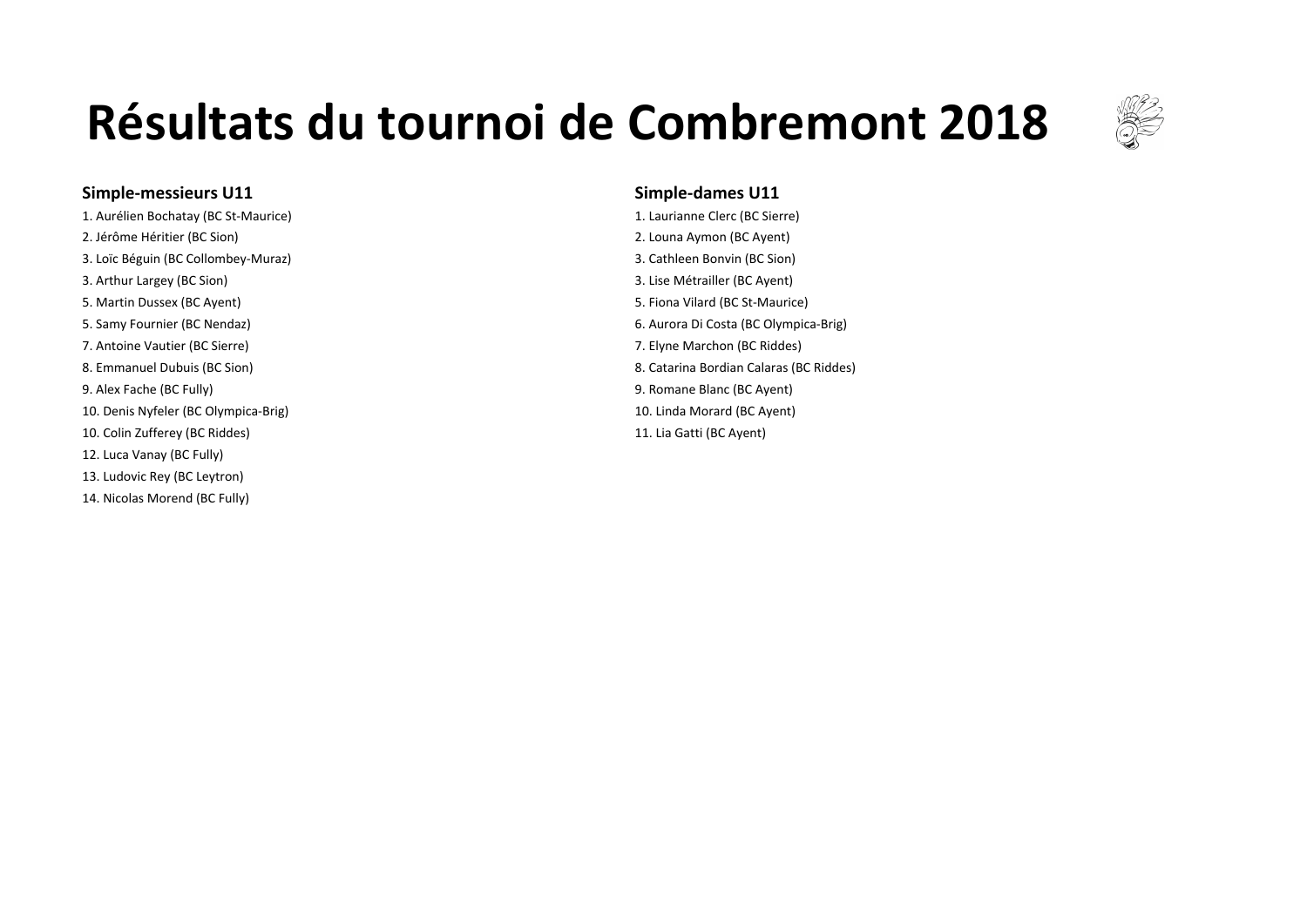

### **Simple-messieurs U13 Simple-dames U13 Simple-dames U13**

2. Maël Coppey (BC Monthey) 2. Sara Wicky (BC Martigny) 3. Rodrigo Barbeiro (BC Collombey-Muraz) and the state of the state of the state of the Savièse) 3. Sandrine Amacker (BC Savièse) 3. Malik Schwery (BC Olympica-Brig) 3. Malik Schwery (BC Martigny) 5. Nathan Truffer (BC Sion) 6. Nathan Truffer (BC Sion) 5. Julie Darbellay (BC Ayent) 6. Gaëtan Ferrari (BC Collombey-Muraz) 6. Audrey Courtine (BC Savièse) 6. Adrien Darbellay (BC Martigny) **6.** Adrien Darbellay (BC Fully) 8. Loïc Kunz (BC Fully) 6. Amélie Hofer (BC Savièse) 8. Rémy Giauque (BC Martigny) 6. The Matter of the Santacroce (BC Martigny) 9. Claire Santacroce (BC Martigny) 8. Luka Bender (BC Fully) **10.** Stacy Goumand (BC Martigny) 11. Gilles Perbellini (BC Sion) 2011 10. Julie Huser (BC Martigny) 12. Nathan Boisset (BC Martigny) 12. Nathan Boisset (BC Martigny) 10. Inès Gabioud (BC Martigny) 12. Nathan Scaletta (BC St-Maurice) 13. Flavia Avanzato (BC Collombey-Muraz) 12. Xander Loesch (BC Sion) and the state of the state of the state of the state of the state of the state of the state of the state of the state of the state of the state of the state of the state of the state of the stat 15. Pedro Santiago (BC Leytron) 15. Pedro Santiago (BC Martigny) 16. Axel Martinoli (BC St-Maurice) 16. Axel Martinoli (BC St-Maurice) 15. Axel Martigny) 16. Kiano Frey (BC Olympica-Brig) 17. Laeticia Matas (BC Martigny) 18. Ydriss Le Basle (BC Ayent) 18. Aurélien Lejoncour (BC Sierre) 18. Martin Vautier (BC Sierre) 21. Aurélien Arnold (BC Riddes) 21. Julien Bovier (BC Riddes) 23. Ethan Dussex (BC Ayent) 23. Alessandro Di Costa (BC Olympica-Brig) 23. Antonin Darioli (BC Riddes) 26. Léon Mariethoz (BC Martigny) 27. Matteo Nicomette (BC Leytron)

1. Vincent Gabioud (BC St-Maurice) **1.** Vincent Gabioud (BC Sion)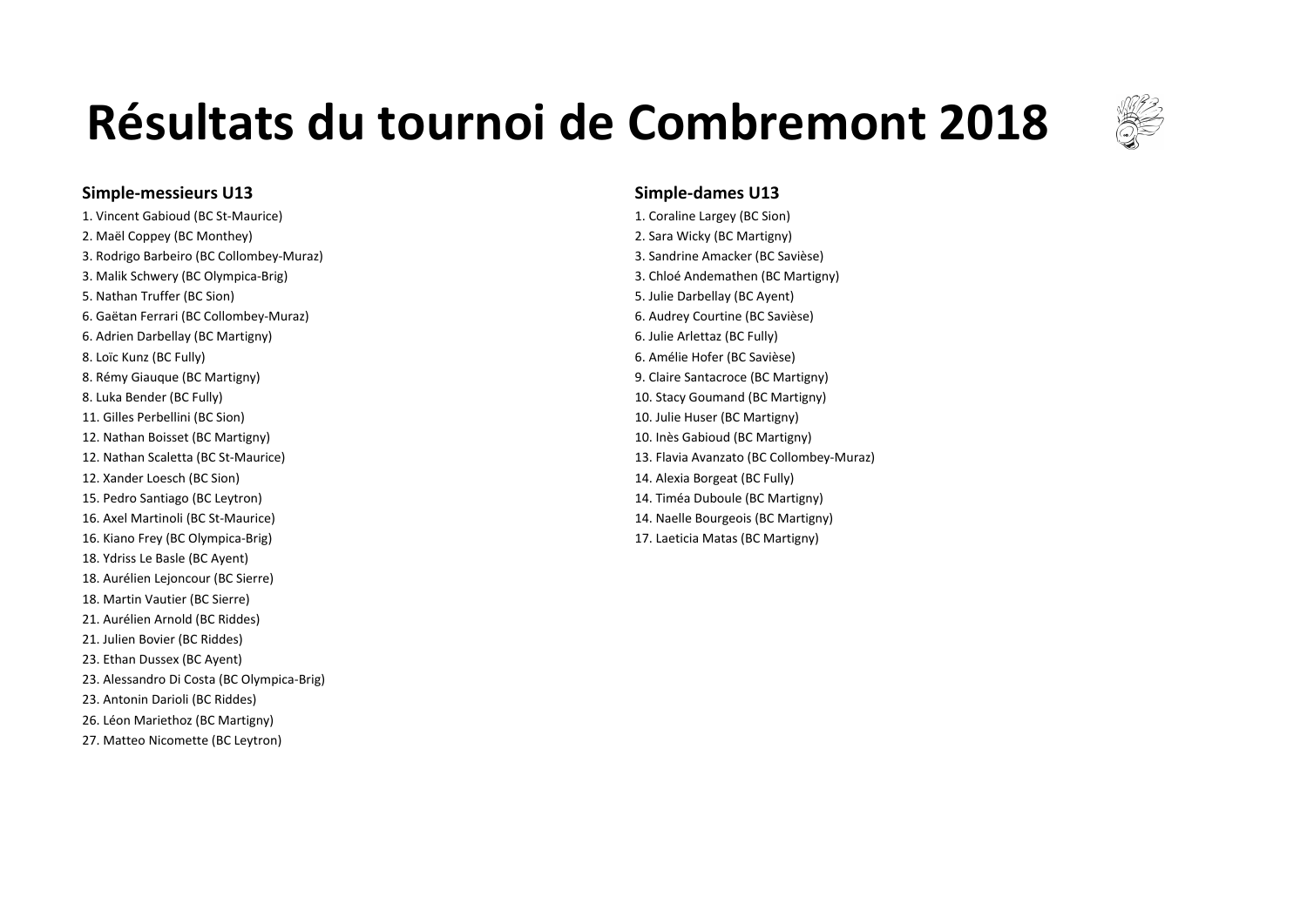

### **Simple-messieurs U15 Simple-dames U15**

2. Dany Alves Dias (BC Martigny) 2. Gaelle Fux (BC Olympica-Brig) 3. Etienne Rey (BC Leytron) **3.** Etienne Rey (BC Ayent) 3. Matthias Brat (BC Savièse) 3. November 2012 12: 13. Matthias Brat (BC Olympica-Brig) 5. Loris Schwery (BC Olympica-Brig) 6. Laetitia Rakic (BC Martigny) 5. Laetitia Rakic (BC Martigny) 5. Sven Bodenmann (BC Olympica-Brig) 6. Sven Bodenmann (BC Olympica-Brig) 5. Suite of the Suite of the Suite of the Suite of the Suite of the Suite of the Suite of the Suite of the Suite of the Suite of the Suite of the Su 5. Clovis Guyot (BC Ayent) 6. Clovis Guyot (BC Ayent) 6. Clovis Guyot (BC Olympica-Brig) 5. Michaela-Julia Schmid (BC Olympica-Brig) 5. Sascha Summermatter (BC Olympica-Brig) 6. Sascha Summermatter (BC Martigny) 8. Chloé Goumand (BC Martigny) 9. Clément Perraudin (BC Leytron) and the control of the control of the control of the control of the control of the control of the control of the control of the control of the control of the control of the control of the 9. Yannis Mariéthoz (BC Nendaz) **19. Vannis Mariéthoz (BC Martigny)** 9. Fanny Bruchez (BC Martigny) 9. Daniel Zen-Ruffinen (BC Olympica-Brig) 8. (2008) 9. Céline Amacker (BC Savièse) 9. Elliot Giauque (BC Martigny) 2. Click the Control of the Control of the Control of the Control of the Control of the Control of the Control of the Control of the Control of the Control of the Control of the Control of t 13. Samuel Carreira (BC Riddes) and the state of the state of the state of the state of the state of the state of the state of the state of the state of the state of the state of the state of the state of the state of the 13. Sven Besson (BC Fully) **13.** Coralie Reuse (BC Vollèges) 13. Michael Zurbriggen (BC Olympica-Brig) 13. Anaïs Voutaz (BC Vollèges) 13. Simon Bitz (BC Ayent) 16. Adeline Ostertag (BC Savièse) 17. Paul Métrailler (BC Ayent) 17. Lena Bovay (BC Collombey-Muraz) 17. Joseph Fiorina (BC Ayent) 17. Joseph Fiorina (BC Ayent) 17. Maeva Champod (BC Riddes) 17. Dario Avanzato (BC Collombey-Muraz) and the state of the state of the state of the state (BC Martigny) 17. Kevin Lauber (BC Olympica-Brig) 20. Clara Bordian Calaras (BC Riddes) 21. Mathieu Coppey (BC Monthey) 21. Julie Denis (BC Leytron) 21. Axel Bossicard (BC Martigny) 21. Axel Bossicard (BC Riddes) 21. Romain Leemann (BC Leytron) 21. Emilie Dubuis (BC Savièse) 21. Jim Chabbey (BC Martigny)

1. Mathieu Truffer (BC Sion) **1.** Mathieu Truffer (BC Sion) **1.** Vanessa Zen-Ruffinen (BC Olympica-Brig)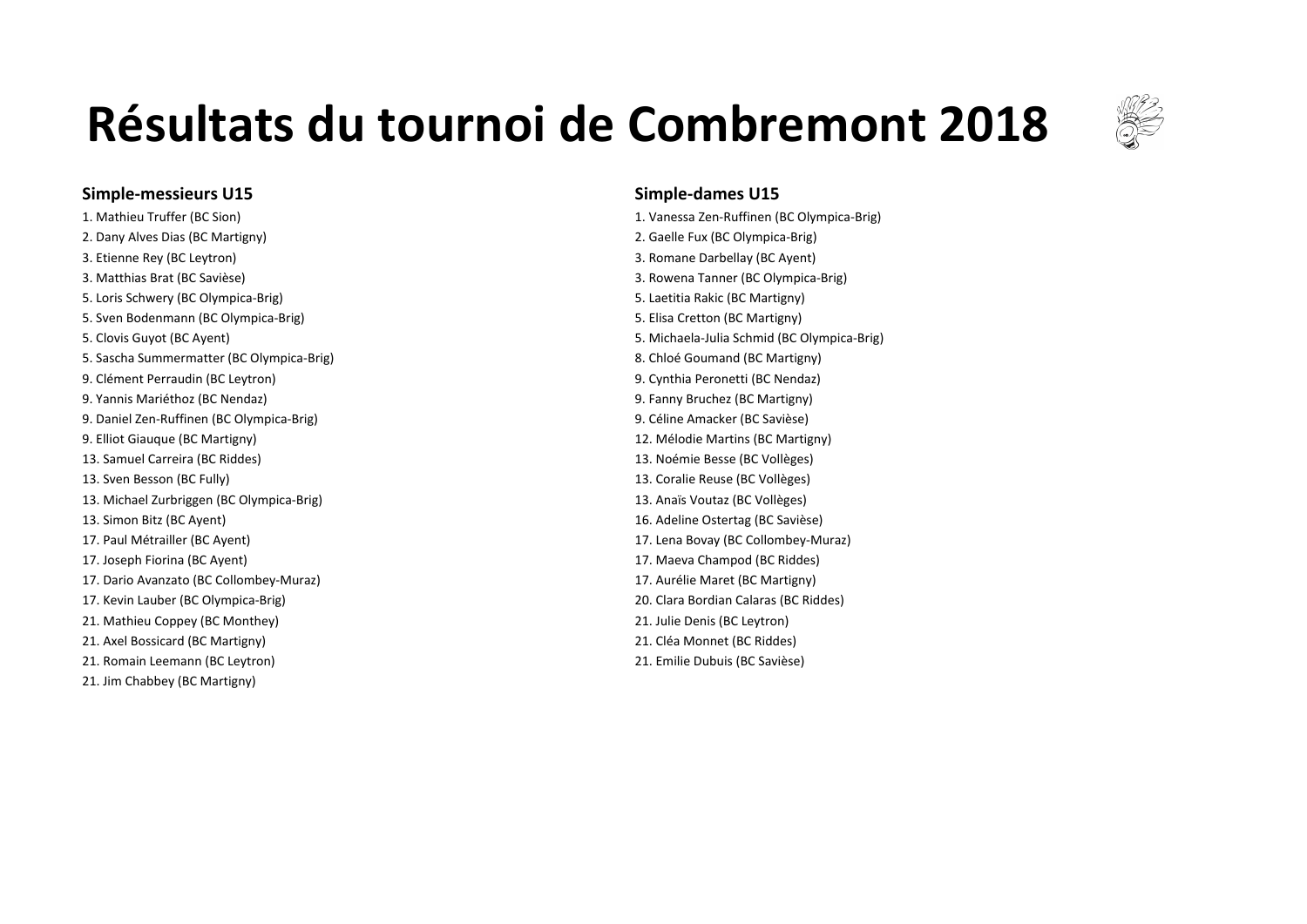

### **Simple-messieurs U17 Simple-dames U17 Simple-dames U17**

1. Aurélien Rebord (BC Martigny) 1. Déborah Bornet (BC Nendaz) 2. Maxime Ferrari (BC Collombey-Muraz) **2.** Anne Reynard (BC Savièse) 3. Adrien Balet (BC Sion) **3. Adrien Balet** (BC Nendaz) 3. Grégory Coppey (BC Sion) 2. Compared the Compared term in the Compared term in the Second Studies of the Second Studies of the Second Studies of the Second Studies of the Second Studies of the Second Studies of the Seco 5. Maxime Ginier (BC Collombey-Muraz) 6. Maxime Ginier (BC Sion) 5. Léa Balet (BC Sion) 5. Jérémy Dupertuis (BC Collombey-Muraz) 6. Léontine Blanc (BC Martigny) 7. Adrien Torrent (BC Leytron) 2. Sofiya Suvorina (BC Martigny) 7. Jeremie Demierre (BC Monthey) **7. Daniela Emily Bonvin (BC Sion)** 7. André Santiago (BC Leytron) et al. (2008) and the set of the set of the set of the Santigny of the Santigny of the Santigny of the Santigny of the Santigny of the Santigny of the Santigny of the Santigny of the Santigny 10. Valentin Morard (BC Riddes) and the state of the state of the state of the state of the state of the state of the state of the state of the state of the state of the state of the state of the state of the state of the 10. David Berclaz (BC Fully) and the state of the state of the state of the state of the state of the state of the state of the state of the state of the state of the state of the state of the state of the state of the sta 10. Logan Kocher (BC Fully) **12.** Margot Burget (BC Leytron) 13. Kylian Gauteron (BC Sion) **12.** Malika Willommet (BC Monthey) 13. Ricardo Perreira (BC Olympica-Brig) 14. Solène Dorsaz (BC Martigny) 13. Louis Reynard (BC Riddes) **15.** Amélie Granges (BC Fully) 16. Antoine Fellay (BC Sion) 16. Alisson Gabioud (BC Martigny) 16. Yann Crettenand (BC Riddes)